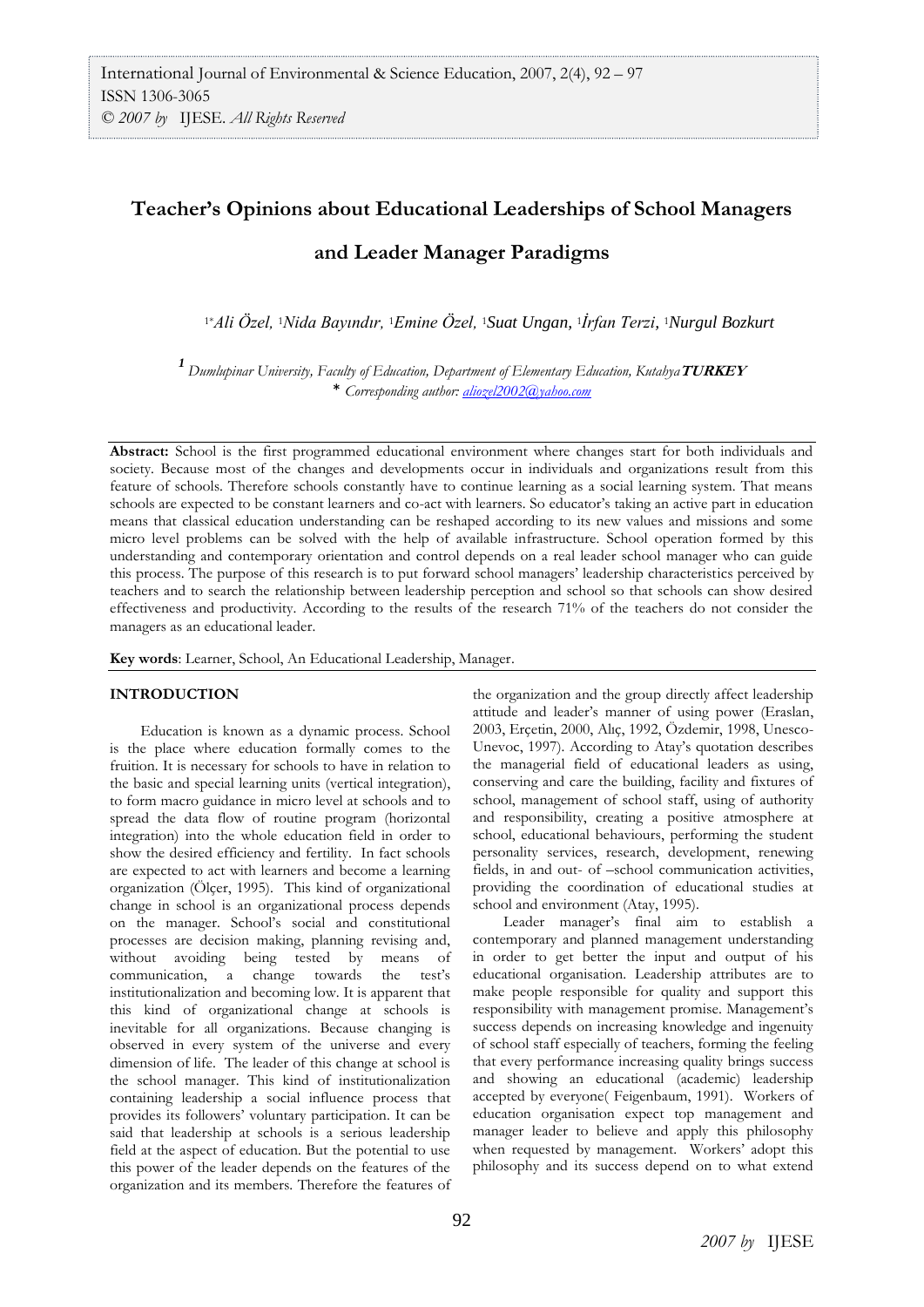| <b>Variables</b> |                                           | Fr  | $\frac{0}{0}$ | X    | $S_{\cdot}$ | N   |
|------------------|-------------------------------------------|-----|---------------|------|-------------|-----|
| Gender           | Male                                      | -66 | 54,5          | 1,45 | 0,50        | 121 |
|                  | Female                                    | 55  | 45,5          |      |             |     |
|                  | 5 years and less                          | 27  | 22,3          |      |             |     |
| Seniority        | $6-10$ years                              | 31  | 25,6          | 2,75 | 1,35        | 121 |
|                  | $11-15$ years                             | 25  | 20,7          |      |             |     |
|                  | $16-20$ years                             | 21  | 17,4          |      |             |     |
|                  |                                           | 17  | 14,0          |      |             |     |
|                  | 21 years and more                         |     |               |      |             |     |
| <b>Branch</b>    | Class teacher<br>٠                        | 60  | 49,6          |      |             |     |
|                  | <b>Branch Teacher</b>                     | 61  | 50,4          | 1,50 | 0,50        | 121 |
| Thinking<br>the  | Yes, he is an educational leader<br>٠     | 34  | 28,1          |      |             |     |
| school manager   | No, he is not an educational<br>$\bullet$ | 87  | 71,9          | 1,71 | 0,45        | 121 |
| as a leader      | leader                                    |     |               |      |             |     |

**Table 1- Personal Information Related to the Subjects and Frequency and Percentage Values of Independent Variables** 

**Table 2- According to Gender Variable of Teachers, the Point of View Difference about Their Managers' Educational Leadership**

| Items                                             | Gender |    | X    | Ss   |      | df  |       |
|---------------------------------------------------|--------|----|------|------|------|-----|-------|
| My school manager is aware of his attribution and | Male   | 66 | 2.43 | 1,29 | 2,20 | 119 | 0,029 |
| responsibility                                    | Female | 55 | 1,96 | 1,03 |      |     |       |
| My school manager's control on building and       | Male   | 66 | 2,71 | 1,23 | 3.02 | 119 | 0,003 |
| fixtures of building is good                      | Female | 55 | 2,07 | 1,05 |      |     |       |
| My school manager uses his attribution and        | Male   | 66 | 2,98 | 1,25 | 2,76 | 119 | 0,007 |
| responsibility timely                             | Female | 55 | 2,38 | 1,11 |      |     |       |
| My school manager is ingenious about finding      | Male   | 66 | 2,84 | 1,25 | 3,28 | 119 | 0,001 |
| finance for school                                | Female | 55 | 2.12 | 1.13 |      |     |       |

**Table 3- Variance Analysis Concerning Teachers' Point of View about Their Manager's Educational Leadership According to Seniority Variable of Teachers** 

| Items                | Seniority               |    | X    | <b>Ss</b> | $\mathbf{F}$ | P     | Levene           | <b>LSD</b> |
|----------------------|-------------------------|----|------|-----------|--------------|-------|------------------|------------|
|                      |                         |    |      |           |              |       | <b>Statistic</b> | Difference |
| My school manager    | 5 years and less<br>1.  | 27 | 4,25 | 0,81      | 3,408        | 0,001 | $F = 3,558,$     | $1 - 5$    |
| behaves equally to   | 2.<br>6-10 years        | 31 | 4,29 | 0,97      |              |       | $Sd=4,116,$      | $2 - 5$    |
| everyone at school   | 3.<br>$11-15$ years     | 25 | 4,64 | 0,48      |              |       | $P=0,009$        | $3 - 5$    |
|                      | $16-20$ years<br>4.     | 21 | 4,19 | 0,92      |              |       |                  | $4 - 5$    |
|                      | 5.<br>21 years and more | 17 | 3,58 | 1,32      |              |       |                  |            |
| My school manager    | 5 years and less<br>1.  | 27 | 4,37 | 0,63      | 5,328        | 0,001 | $F = 5,578$ ,    | $1 - 5$    |
| behaves sincerely to | 2.<br>6-10 years        | 31 | 4,29 | 0,93      |              |       | $Sd=4,116$ ,     | $2 - 5$    |
| everyone at school   | 3.<br>$11-15$ years     | 25 | 4,69 | 0,48      |              |       | $P=0,001$        | $3 - 4$    |
|                      | $16-20$ years<br>4.     | 21 | 4,09 | 0,88      |              |       |                  | $3 - 5$    |
|                      | 5.<br>21 years and more | 17 | 3,41 | 1,37      |              |       |                  | $4 - 5$    |
| My school manager's  | 1.<br>5 years and less  | 27 | 3,92 | 1,20      | 3,069        | 0,019 | $F=5,406,$       | $1 - 5$    |
| decisions are        | 2.<br>6-10 years        | 31 | 4,16 | 0,89      |              |       | $Sd=4,116$ ,     | $2 - 5$    |
| effective and timely | 3.<br>$11-15$ years     | 25 | 4,16 | 0,74      |              |       | $P=0,001$        | $3 - 5$    |
|                      | $16-20$ years<br>4.     | 21 | 4,28 | 0,64      |              |       |                  | $4 - 5$    |
|                      | 5.<br>21 years and      | 17 | 3,29 | 1,31      |              |       |                  |            |
|                      | more                    |    |      |           |              |       |                  |            |
| My school manager    | 5 years and less<br>1.  | 27 | 3,92 | 1,03      | 3,925        | 0,005 | $F=2,288,$       | $1 - 3$    |
| has an adequate      | 2.<br>6-10 years        | 31 | 4,22 | 0,92      |              |       | $Sd=4,116,$      | $2 - 5$    |
| educational          | 3.<br>11-15 years       | 25 | 4,52 | 0,58      |              |       | $P=0,064$        | $3 - 4$    |
| accumulation         | $16-20$ years<br>4.     | 21 | 3,71 | 1,18      |              |       |                  | $3 - 5$    |
|                      | 5. 21 years and more    | 17 | ,47  | 1,12      |              |       |                  |            |

the top management reflects this philosophy in their behaviours.

# **METHOD**

The purpose of this research is to put forward teachers' perception of school managers who are very efficient on the schools' productivity.

# **Research Model**

In this research scanning method has been used. With this design frame, in sampling, the opinions of the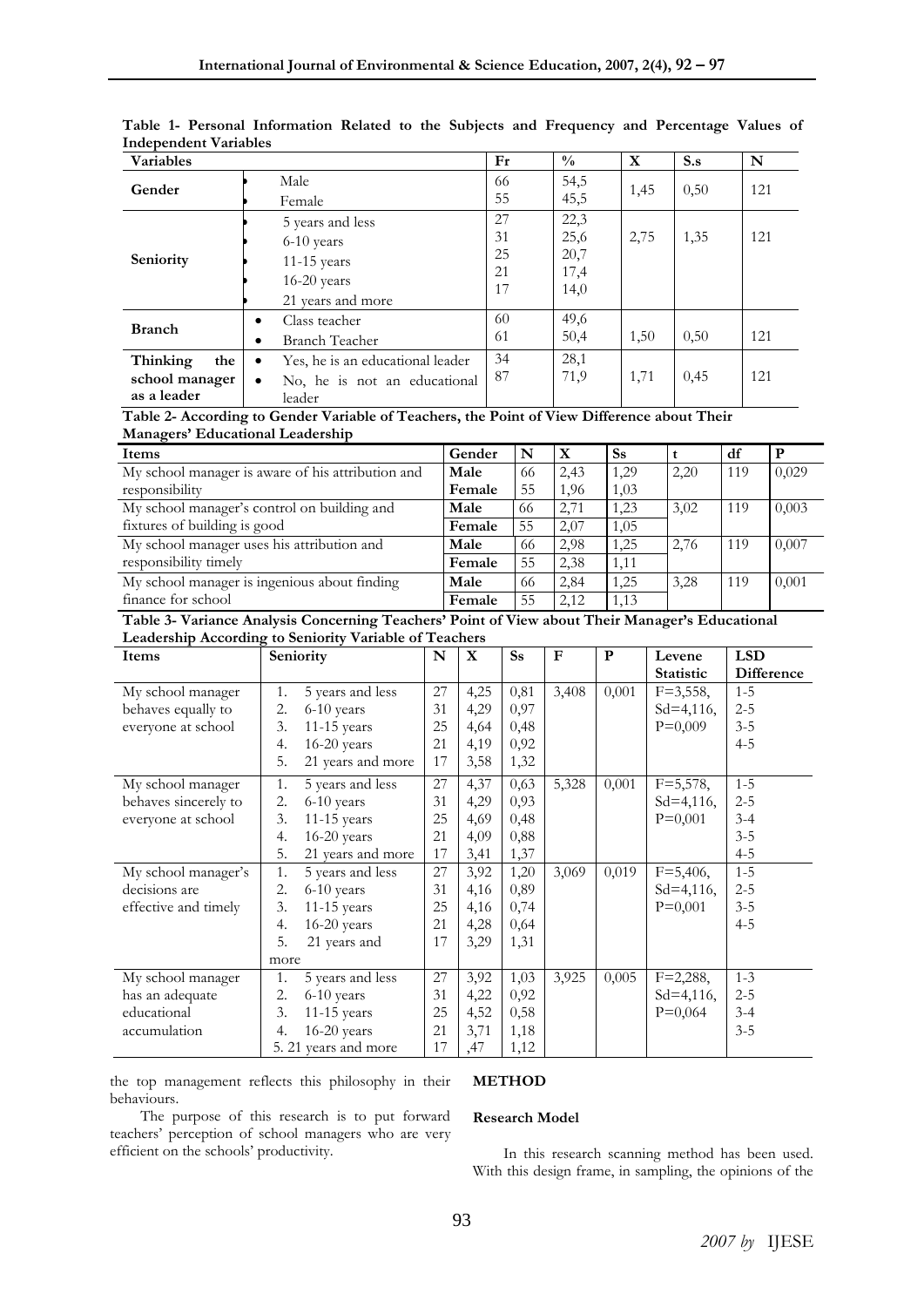teachers working in primary schools about the quality of their school managers' educational leadership have been tried to describe.

#### **Sampling**

The sampling of this research consists of 121 primary school teacher who works in Kütahya provincial centre in 2006 – 2007 Educational Periods.

### **Data Collection Devices**

In order to determine the subject's point of views related literature was scanned, measuring devices in similar studies were investigated, and a likert type scale consists of 30 items was developed by consulting expert opinions by the investigators. The validity and reliability of this survey were tested by applying it to a group of 32 teachers. According to this, Cronbach Alpha internal consistency coefficient was calculated as Alpha =0.90 and this value was considered an efficient value for value consistency level. Expert opinions were taken for scope consistency.

### **Data Collection**

Data were collected with the surveys applied simultaneously and with secrecy principle on the teachers of sampling (six schools). The data gathered from the surveys were analyzed with the help of SPSS

11.5 program and frequency and percentage techniques and T-test and ANOVA test were used in order to determine the difference among the subjects' point of views. Whether the groups were homogeneous or not was determined with Levene test.

# **RESULTS**

121 teachers, 66 male (54.5%) and 55 (45.5%) female, attended the research. Of these teachers 23.3 % have 5 or less seniority, 26.6% have 6-10 years seniority, 20.7% have 11-15 years seniority, 17.4 % have 16-20 years seniority and 14.0% have 21 years and more seniority. Of the teachers attended the research 49.6% are class teacher and 50.4% are branch teacher (table 1). While 28.1% of these teachers think that their school manager is an educational leader, 71.9% of them don't (table 2).

As it is seen in Table 2 teachers' opinions according to gender about their manager's leadership quality on awareness of his attribution and responsibility  $(x=2,43, sd=1,29, p<0,05)$ , manager's being good at controlling the building and fixtures of building  $(x=2,71)$ ,  $sd=1,23$ ,  $p<0,01$ , his using attribution and responsibility timely  $(x=2,98, sd=1,25, p<0,01)$ , his being ingenious about finding finance for school  $(x=2,84, sd=1,25, p<0,01)$ , items shows a meaningful difference in favour of male teachers.

As a result of the simplex variance analysis made for determining the difference about manager

**Table 4- According to Branch Variable of Teachers, the Point of View Difference about Their Managers' Educational Leadership**

| Items                                                     | <b>Branch</b> | N   | X    | <b>Ss</b> |       | df  | P     |
|-----------------------------------------------------------|---------------|-----|------|-----------|-------|-----|-------|
| My school manager behaves sincerely to everyone at school | Class         | 60  | 4.26 | 0,73      | 2,867 | 119 | 0,005 |
|                                                           | <b>Branch</b> | 61  | 3,75 | 1,17      |       |     |       |
| My school manager creates a positive atmosphere at school | <b>Class</b>  | 60  | 2,50 | 1,18      | 2,577 | 119 | 0,011 |
|                                                           | <b>Branch</b> | -61 | 1.95 | 1,16      |       |     |       |
| My school manager empathizes                              | <b>Class</b>  | 60  | 3,61 | 1,29      | 2,194 | 119 | 0,030 |
|                                                           | <b>Branch</b> | -61 | 3,11 | 1,22      |       |     |       |
| My school manager is far sighted                          | <b>Class</b>  | 60  | 4,25 | 0,96      | 2,361 | 119 | 0,020 |
|                                                           | <b>Branch</b> | -61 | 3,80 | 1,10      |       |     |       |

# **Table 5- According to Leadership Variable of Teachers, the Point of View Difference about Their Managers' Educational Leadership**

| Items                                                               | Leadership     | N  | X    | <b>Ss</b> |       | df  | P     |
|---------------------------------------------------------------------|----------------|----|------|-----------|-------|-----|-------|
| My school manager's control on building and                         | Yes            | 34 | 4,58 | 0,55      | 2,585 | 119 | 0,011 |
| fixtures of building is good                                        | N <sub>0</sub> | 87 | 4,10 | 1,03      |       |     |       |
| My school manager is aware of his attribution and<br>responsibility | Yes            | 34 | 4,58 | 0,49      | 2,730 | 119 | 0,007 |
|                                                                     | N <sub>0</sub> | 87 | 4,08 | 1,03      |       |     |       |
| My school manager knows lows and regulations<br>very well           | Yes            | 34 | 4,38 | 0,73      | 2,460 | 119 | 0,015 |
|                                                                     | N <sub>0</sub> | 87 | 3,88 | 1,08      |       |     |       |
| My school manager is ingenious about finding<br>finance for school  | Yes            | 34 | 3,70 | 1,03      | 2,898 | 119 | 0,004 |
|                                                                     | N <sub>0</sub> | 87 | 3,08 | 1,08      |       |     |       |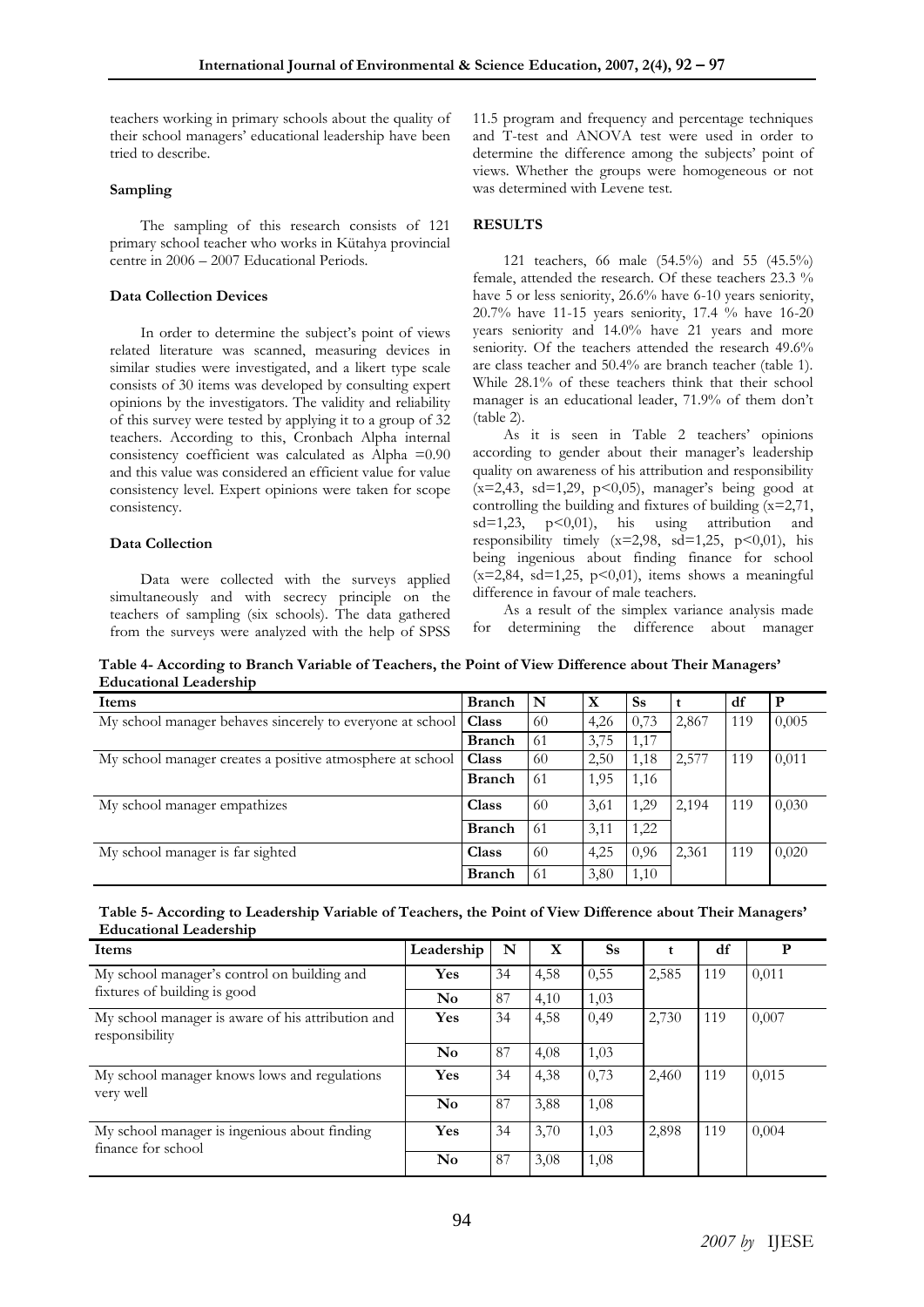educational leadership according to seniority some meaningful results were reached. According to the results, the teachers who think that school manager behaves equally to everyone at school became meaningfully different from 21 years and more (X=3,58, SD= 1,32) in favour of 5 years or less, 6-10 years, 11-15 years, 16-20 years seniority. Teachers who find their school manager sincere became different from 21 years and more senior teachers (X=3,41, SD=1,37) in that way. In favour of the teachers who find their school manager's decisions effective and timely became different from 21 years and more senior teachers (X=3,29, SD=1,31). Among the teachers who think that their school manager has an adequate educational accumulation there is an important difference in favour of 5 years and less and between 11-15 years, in favour of 6-10 years and less and between 21 years, in favour of 11-15 years and less and between 16-20 years and 21 years and more.

As it is seen in Table 4, teachers' opinion about their school manager's educational leadership, behaving sincere to everyone  $(X=4,26, SD=0,73, p<0,01)$ , creating a positive atmosphere at school  $(X=2,50,$ SD=1,18, p<0,05), empathizing (X=3,61, SD=1,29, p<0,05), being far sighted  $(X=4,25, SD=0,96, p<0,05)$ became different in a meaningful way from branch teachers in favour of class teachers.

As it is seen in Table 5, teachers' opinion about their school manager's educational leadership, in items being good at building and fixtures of building (X=4,58, SD=0,55,  $p<0,05$ , being aware of his attribution and responsibility  $(X=4,58, SD=0,49, p<0,01)$ , knowing lows and regulations very well (X=4,38, SD=0,73, p<0,05), being ingenious about finding finance for school  $(X=3,70, SD=1,03, p<0,01)$ , there is a meaningful difference in favour of the teacher who think that their school manager is an educational leader.

#### **DISCUSSIONS**

It was found in a research about personal characteristics of leader managers that leader managers (Tanrıöğen, 1988) have too much energy, work for hours, they are good listeners and observers, talented knowledge conveyers, successful in interpersonal relationships and tolerant to stress. Showing educational leadership, developing educational decisions, applying educational changes, improving educational programs, working efficiently with staff, directing school's resources and strengthening school-environment relations are basic duties of school managers. In other word, educational leadership, in the global environment in which school organisation situated, is related to constant change in organisations and functions expected from leaders (Karip, 1998, Şişman, 2002). Educational leadership is a process not a position like directorship. It is a series of available, observable and learnable skills and applications for everyone in the organisation (Kouzes, 1999, Şişman, 1997).

Bursalıoğlu (2000), in his research named "Sufficiency of Education Managers" focused on the efficiencies that should be reflected and being reflected by primary school managers and he included the Ministry of Education Inspectors, school managers and teachers in his field of research. In the research, about the efficiencies that should be reflected by school managers, all the subjects supported the followings with full agreement (Bursalıoğlu, 1981): neutral evaluation ability, environmental power utilizing ability, leadership, student guidance, using the school's building, facilities and fixtures of school, ability to guide and direct the workers in fields of research, development and renewing, ability to participate in application of common decisions in order to create a positive atmosphere, ability to define the staff's duty, role and statue in management of the staff and ability to act neutral and objective in school-environment relations. Binbaşıoğlu (1983). stated that researches about good school and education management focused on the fact that a good school and education manager should be a good leader and Binbaşıoğlu tried to mention the qualities that a good school manager should have. According to these qualities: a good school manager has wide knowledge and adequate enthusiasm instead of the power of his position, knows to use wisely his attribution, behaves equally and tolerantly to everyone, knows his organisation and his purposes, establishes good relations with the people around, doesn't wait the problems come him, instead he himself tries to find the problems, concludes the duties with the sense of responsibility, plans applies his proposals and programs carefully, can defends a proposal or answer objections to a proposal, believes in democracy in school management and applies it, gives correct information about the purposes, successes and media of the organisation he works in, believes in education and gives great importance to students' benefits, takes care of his attitudes and way of clothing, speaks carefully and expresses his thoughts in a convincing way and fluent language, tries to keep his colleagues motivation high and doesn't avoid praising them, knows how to organize his colleagues' efforts (providing coordination), he is brave, objective and honest in all discussions and decisions and encourages his colleagues to be so (Erdoğan, 2004, Morgan, 1995, Töremen, Harktı, 2004, Ensari, 1999, Karip, Eroğlu, Erden, 2002).

This kind of efficient school management comprises all level discussions among colleagues and at the end forming a common opinion in order to reach real targets (Kovancı, 1995). Because it can be said that the quality of product and service depends on workers' knowledge and competence level no matter how perfect the school system is. Therefore leaders should consider the people as the most important profit and shouldn't avoid from investment on the best usage

For this reason leaders should consider people the most important income and they should not abstain from investing on people. (Efil, 1995, (Cussumano, 1993, Alptekin, 1995) In order to be efficient, school directors should be a n educational leader in both management concepts and theory and in the field of human relations and also should have some knowledge and ability in these fields. Because manager is the legal leader of the school, the most important symbol and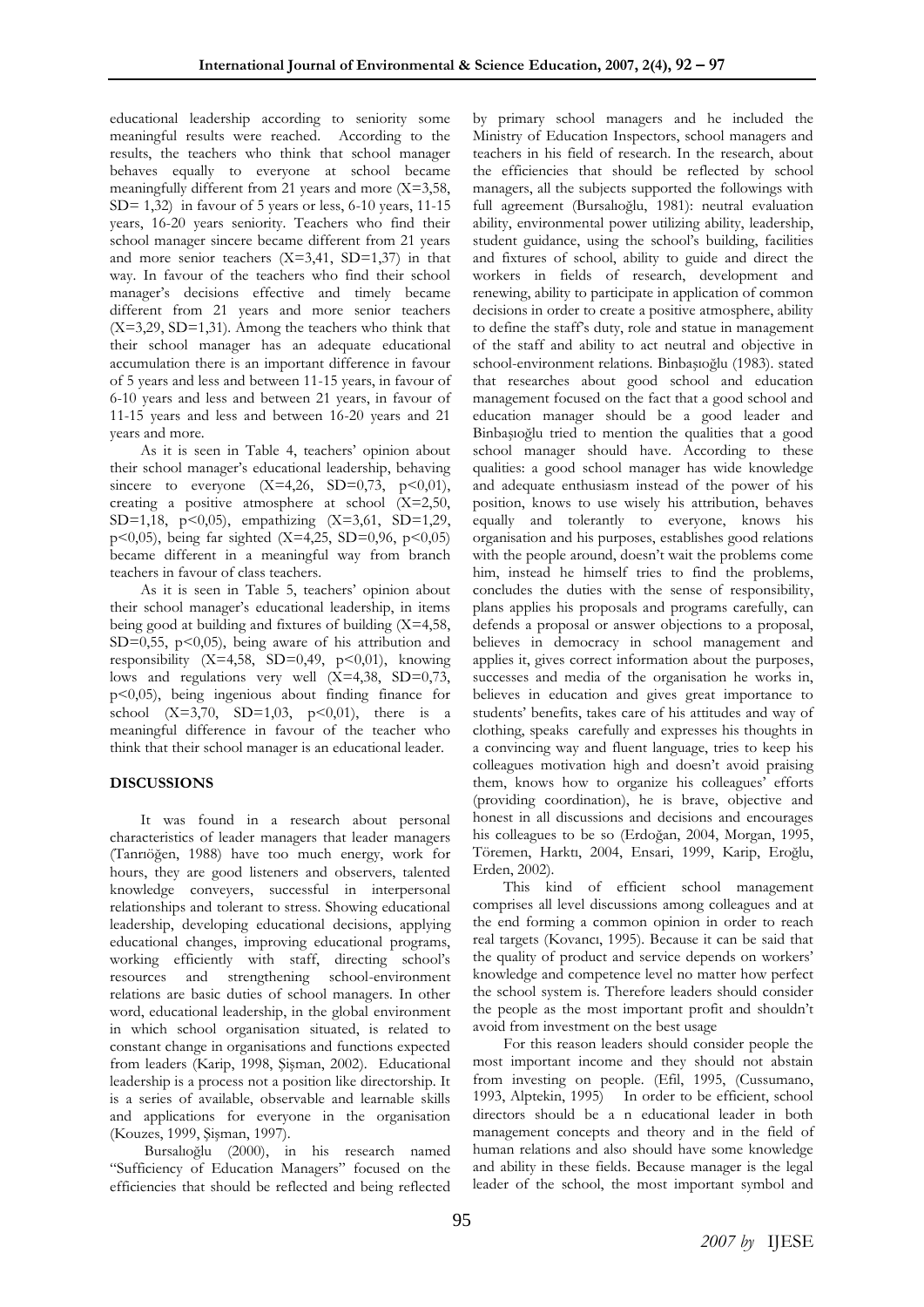master of authority and power at school (Güçlüol, 1985, Drucker, 1994, Açıkalın, 1996, Çelik, 2000).

#### **Conclusion and Suggestions**

According to the findings of the research 71.9% of the teachers think that their managers are not educational leaders. According to gender, male teachers think that school managers are efficient on finance, building, fixtures and rules and regulations. As long as seniority level increases especially 21 years and more senior teachers become different from junior teachers about the school managers' efficiency. That is, senior teachers find the managers less efficient when compared to other teachers. According to branch, class teachers find school managers more efficient when compared to branch teachers. Regulations, dealing with physical equipments, obtaining finance and attributionresponsibility are seen the most important leadership qualities.

As result, school managers should have some qualities in order to perform their duty in an efficient and productive way. Education managers' responsibilities are heavier than other organisations' since main input and output in school organisations is human. In this research it was stressed that school managers should have educational leadership qualities rather than being directors. Therefore;

1. School managers should have leader qualities.

2. School managers' leadership qualities shouldn't just be regulations, dealing with physical equipments, obtaining finance and attribution-responsibility. At the same time school managers should focus on increasing the quality of education and the performance of school staffs.

3. In macro dimension, school manager should establish team working spirit in educational efforts at his school. He should reflect leadership behaviours that provide staff's integration.

#### **REFERENCES**

- Açıkalın, A, (1996). School Management with Technical and Social Aspects, Ankara: Pegem Yayınları No:10.
- Alıç, M, (1992). How Should Education Organisations? Ankara: AÜ. Eğitim fakültesi yayınları no: 15.
- Alptekin A, R, (1995). "Quality Development Application Problems", Önce Kalite Dergisi, Kalder Yay., Temmuz.
- Atay, K,(1995). Primary School Inspectors Efficiencies, Basılmamış Yüksek Lisans Tezi, Erzurum: EÜ.
- Binbaşıoğlu, C, (1983). Education Management. Ankara: Binbaşıoğlu Yayınevi.
- Bursalıoğlu, Z, (1981). Education Manager's Efficiencies. Ankara: Ankara Üniversitesi Eğitim Fakültesi Yayın No: 93.
- Bursalıoğlu, Z, (2000). New Form nad Behaviour in School Management, Ankara: Pegem A Yayıncılık.
- .Cussumano, J, M., (1993). "Employee Empowering", Quality Digest, March.
- Çelik, V,(2000). Educational Leadership, Ankara: Pegem A Yayıncılık.
- Drucker, P, F, (1994). Efficient Management. 2. Baskı (Çevirenler: Ahmet Özden ve Nuray Tunalı), İstanbul: Eti Kitapları.
- Efil, İ, (1995). Total Quality Management and An Important Device in Reaching Total Quality ISO 9000 Quality Guarantee System, Bursa: Uludağ Üniversitesi Basımevi.
- Ensari, H, (1999). Total Quality Management at Schools in 21st Century, İstanbul: Sistem yayınları.
- Eraslan, L, (2003). Transformer Leadership Qualities of Primary School Managers. Yayınlanmamıs Yüksek Lisans Tezi. Kırıkkale: Kırıkkale Üniversitesi Sosyal Bilimler Enstitüsü.
- Erçetin, Ş, Ş, (2000). Vision in Leader Spiral , Ankara: Nobel Yayın Dağıtım.
- Erdoğan, İ, (1994). Changing Management in Education, Ankara: Pegem yayıncılık.
- Erdoğan, İ, (2004). Turkish Education System, İstanbul: Sistem yayıncılık.
- Feigenbaum, A, V, (1991). Total Quality Control, Third Edition Ed., Mac Graw Hill International Ed.
- Güçlüol, K, (1985). Decision and Sample Events in Education, Ankara: Kadıoğlu Matbaası.
- Karip, E, (1998). Transformer Leadership, Education Management, 4(16).
- Karip, E, Eroğlu, E, Erden, D, (2002). Performance Management Model At School, EARGED, Ankara: MEB Basımevi.
- Kouzes, M, J, (1999). "Finding your Leadership's Expression" Leader to Leader: Enduring Insights On Leadership From The Drucker Foundation's Award-Winning Journal. S,Francisco: Jossey-Bass Inc.
- Morgan, R, (1995). Should Education Reform Be Made from Top or from Base? Çev. A, Şimşek, Marmara Üniversitesi Eğitim Bilimleri Dergisi, 7, 199-205.
- Ölçer, F, (1995). A research on Resisting Organisational Change in Enterprises and Analysis of This Problem, Adana: Çukurova Üniversitesi Yayınlanmamış yüksek lisans tezi.
- Özdemir, S, (1998). Organizational Renewing in Education, Ankara: PegemA yayıncılık.
- Şişman, M, (1997). Education of the Leaders of Future and Leadership in Education, 21. Yüzyılda Liderlik Sempozyumu, Cilt: 2, Deniz Harp Okulu.
- Şişman, M. (2002). Investigation of Perfect in Education: Efficient Schools. Ankara: Pegem A Yayıncılık.
- Tanrıöğen, A, (1988). The Relationship between the Efficiency of School Managers and Teacher Motivation, Yayımlanmamış Doktora Tezi, Ankara: Hacettepe Üniversitesi.
- Töremen, F, Harktı, H, (2004). The Efficiency and Formal and Operational Level of Education Regions and Education Institutions , Milli eğitim dergisi, 63, 169-184.
- UNESCO-UNEVOC, (1997).International expert meeting of the promotion of linkage between